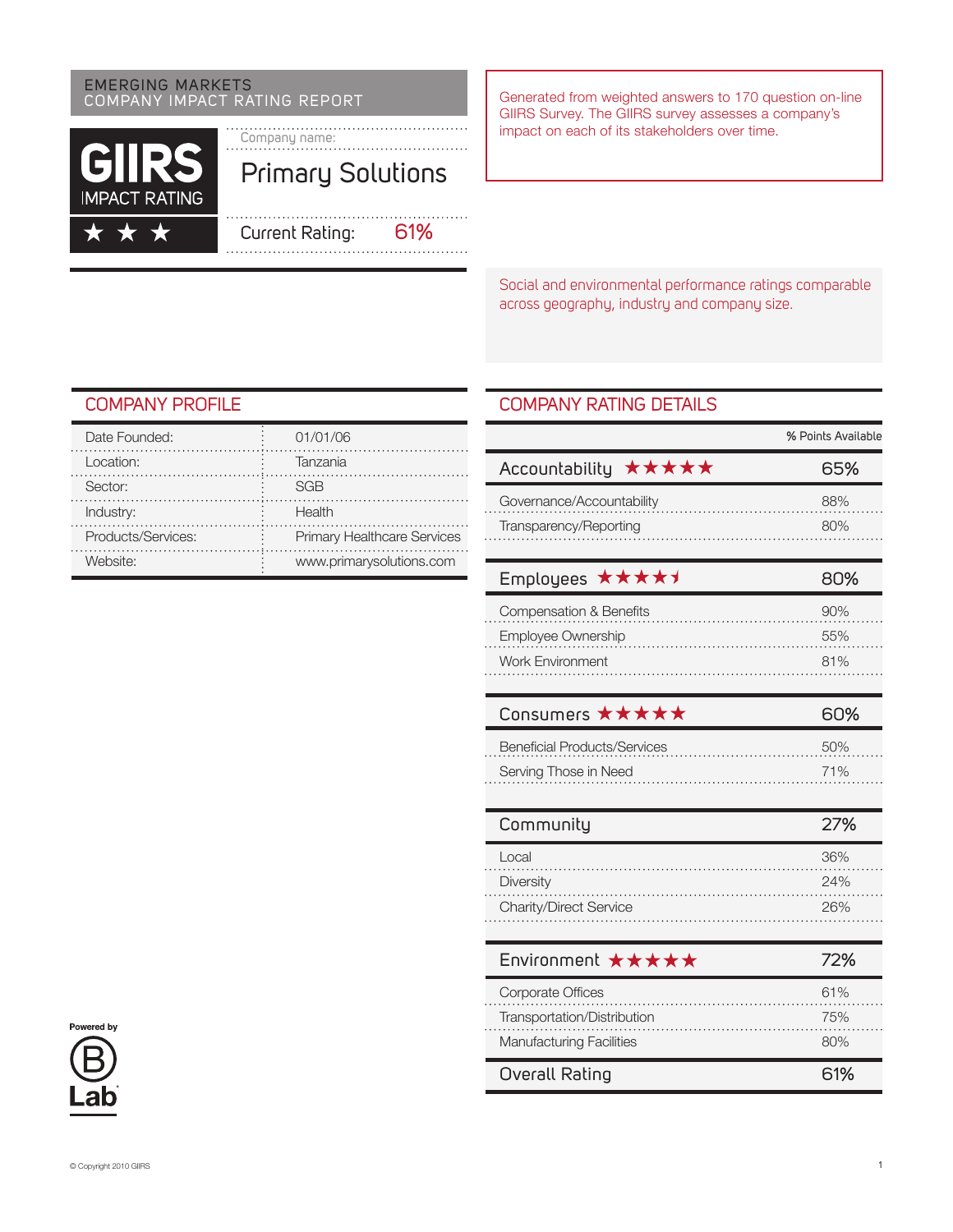#### emerging markets COMPANY Impact Rating Report



This page will feature individual key performance metrics that investors tell us are their top priority in reviewing a company's social and environmental performance.

To access a company's answer to all of the questions in the B Impact Rating System an investor can subscribe the GIIRS database.

The company also has the opportunity to share their company's stated mission and highlight metrics (both from within and outside the ratings system) that show how the company's social and environmental performance reflects its stated mission.

## KEY PERFORMANCE INDICATORS

| Sector:                           | Services   |
|-----------------------------------|------------|
| Jobs Growth (last year):          | 33%        |
| Wage Growth:                      | 10%        |
| Revenue Growth:                   | 11%        |
| Net Income Growth:                | 25%        |
| Number of Customers:              | 10,000     |
| Local Suppliers Support:          | 15         |
| % Carbon Footprint Offset:        | 50%        |
| Industry:                         | Healthcare |
| % of low income customers served: | 19%        |
| # of patients served annually:    | 10,000     |
| # of caregivers employed:         | 750        |

### Company MISSION

Primary Solutions provides a sustainable livelihood for its employees (employing local doctors, nurses, and caretakers), while establishing primary health care services for people, who previously did not have access to healthcare.

# Company Highlighted Mission Metrics

| % of facilities in low income communities: | 85%    |
|--------------------------------------------|--------|
| % of female customers served:              | 80%    |
| % of products reclaimed or recycled:       | 50%    |
| Ratio of highest to lowest paid employee   | 5 to 1 |
| % of employees paid a living wage:         | 100%   |
| Job Growth (year over year):               | 20%    |

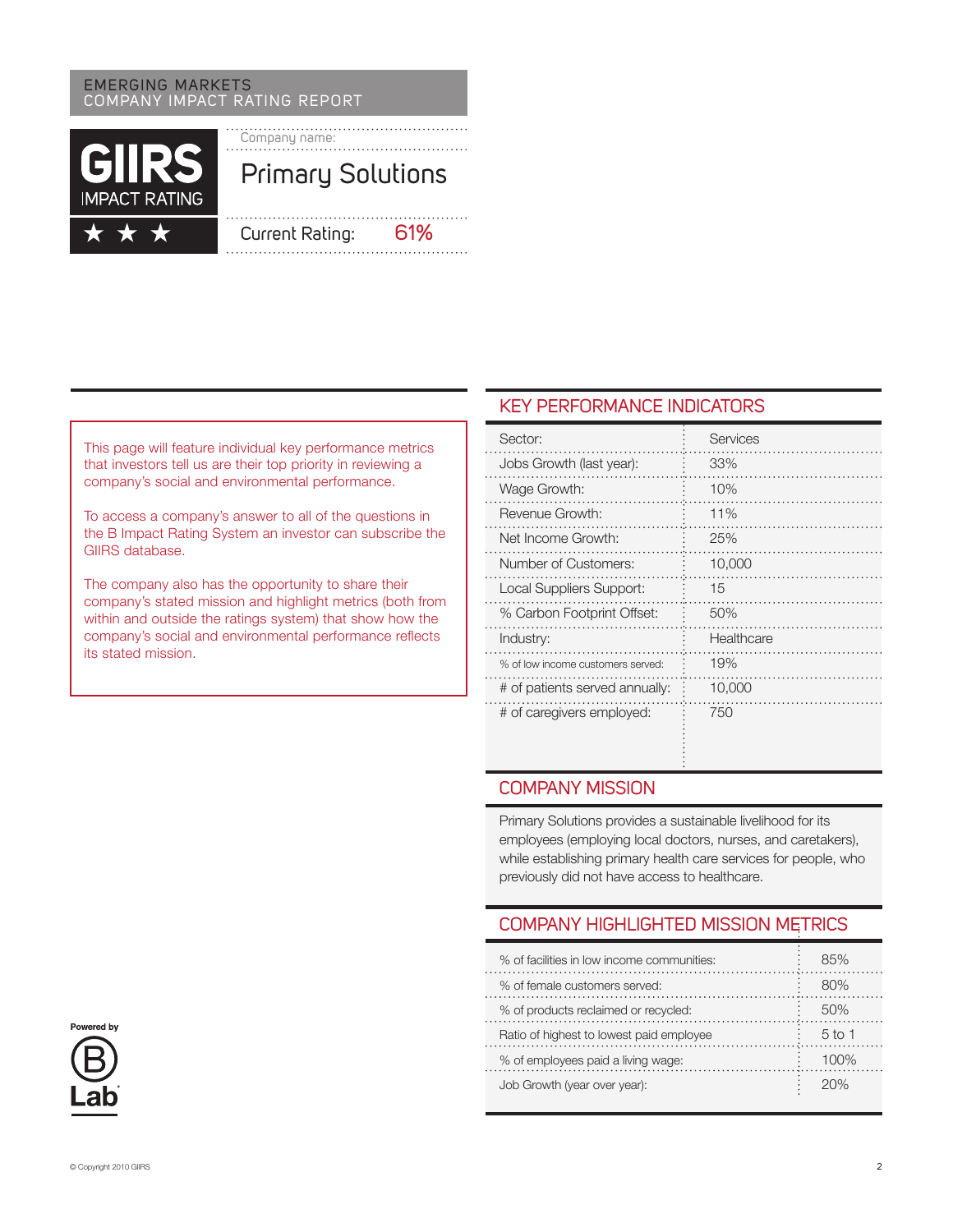# emerging markets



COMPANY IMPACT RATING REPORT **Investors** can use the charts to compare a fund's performance on the GIIRS Assessment with its peers' performance. Investors also have the option to subscribe to the GIIRS database to be able to conduct customized benchmarking on funds and companies vs. their peers on their overall rating, subcategory ratings, and answers to individual questions.

# Health First GIIRS Ratings vs. Peer GIIRS Ratings





- -O- Primary Solutions Star Ratings
- -O- Peer Star Ratings in Peer SGB
- **-O-** Peer Star Ratings in the Health Sector

#### CONSUMER RATING COMMUNITY RATING



- **-O-** Company Ratings
- -O- Peer SGB Star Ratings
- -O- Peer Star Ratings in the Health Sector

#### OVERALL RATING ACCOUNTABILITY RATING



**-O-** Company Ratings

-O- Peer SGB Star Ratings

**-O-** Peer Star Ratings in the Health Sector



- **-O-** Company Ratings
- -O- Peer SGB Star Ratings
- **-O-** Peer Star Ratings in the Health Sector

#### **EMPI OYFE RATING**



**-O-** Company Ratings

-O- Peer SGB Star Ratings

**-O-** Peer Star Ratings in the Health Sector

#### Environment Rating



**-O-** Company Ratings

- -O- Peer SGB Star Ratings
- **-O-** Peer Star Ratings in the Health Sector